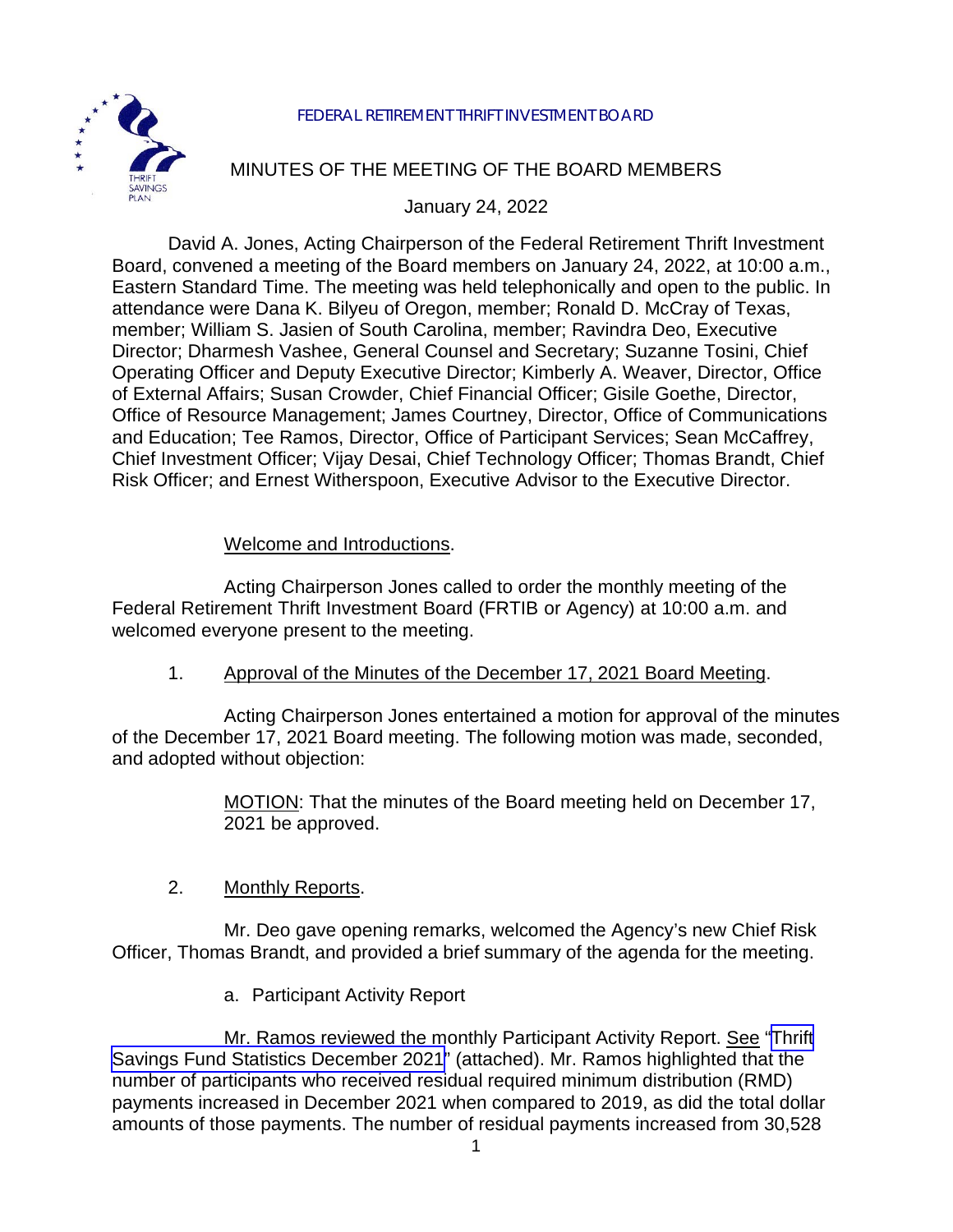in 2019 to 51,201 in 2021, an increase of approximately 68 percent with resulting payments increasing from 144,633,796 dollars in 2019 to 356,985,771 dollars in 2021. He went on to note that national labor supply and COVID-related absences have affected the contact center's ability to recruit, hire, and retain staff, which has had an impact on phone service level rate (SLR). FRTIB is working with vendors to address these challenges.

In response to a question from Member Jasien, Mr. Ramos shared that call abandonment rates are at one percent, with eMessaging response at 100 percent, written correspondence response at 97 percent and phone response at 86 percent, noting that TSP maintains high SLR standards that are more aggressive than industry standard.

b. Legislative Report

Ms. Weaver began by noting that there was no TSP nor FRTIB-related legislation introduced in January 2022. She went on to briefly discuss the appropriations bills set to expire on February 18, 2022, with Congress working on an extension of funding through the end of the fiscal year upon their return from recess next week.

- 3. Quarterly Reports.
	- c. Investment Policy

Mr. McCaffrey reviewed the monthly investment performance report. See "December 2021 [Performance Review](https://www.frtib.gov/pdf/minutes/2022/Jan/MM-2022Jan-Att2.pdf)" (attached).

In December 2021, BlackRock's performance for the F Fund trailed the Fixed Income Index returns by seven basis points, primarily due to differences in the timing of pricing by the index provider and by BlackRock on the final trading day of December. The underperformance attributable to the price differential reversed on the first trading day of January. Its performance for the C Fund was in line with the Large Cap Index. For the S Fund, it outperformed the Small Mid Cap Index by four basis points, primarily resulting from futures mis-tracking. Its performance for the I Fund was in line with the International Index.

State Street's December 2021 performance for the F Fund was in line with the Fixed Income Index for the month. Its performance was also impacted by differences in the timing of the index pricing and the portfolio pricing. In this case, other factors offset most of the underperformance in its December results. Just as with BlackRock, on January's first trading day, there was some reversal of the pricing difference. State Street's performance for the C Fund was in line with the Large Cap Index. For the S Fund, it outperformed the Small Mid Cap Index by three basis points, primarily due to futures mis-tracking.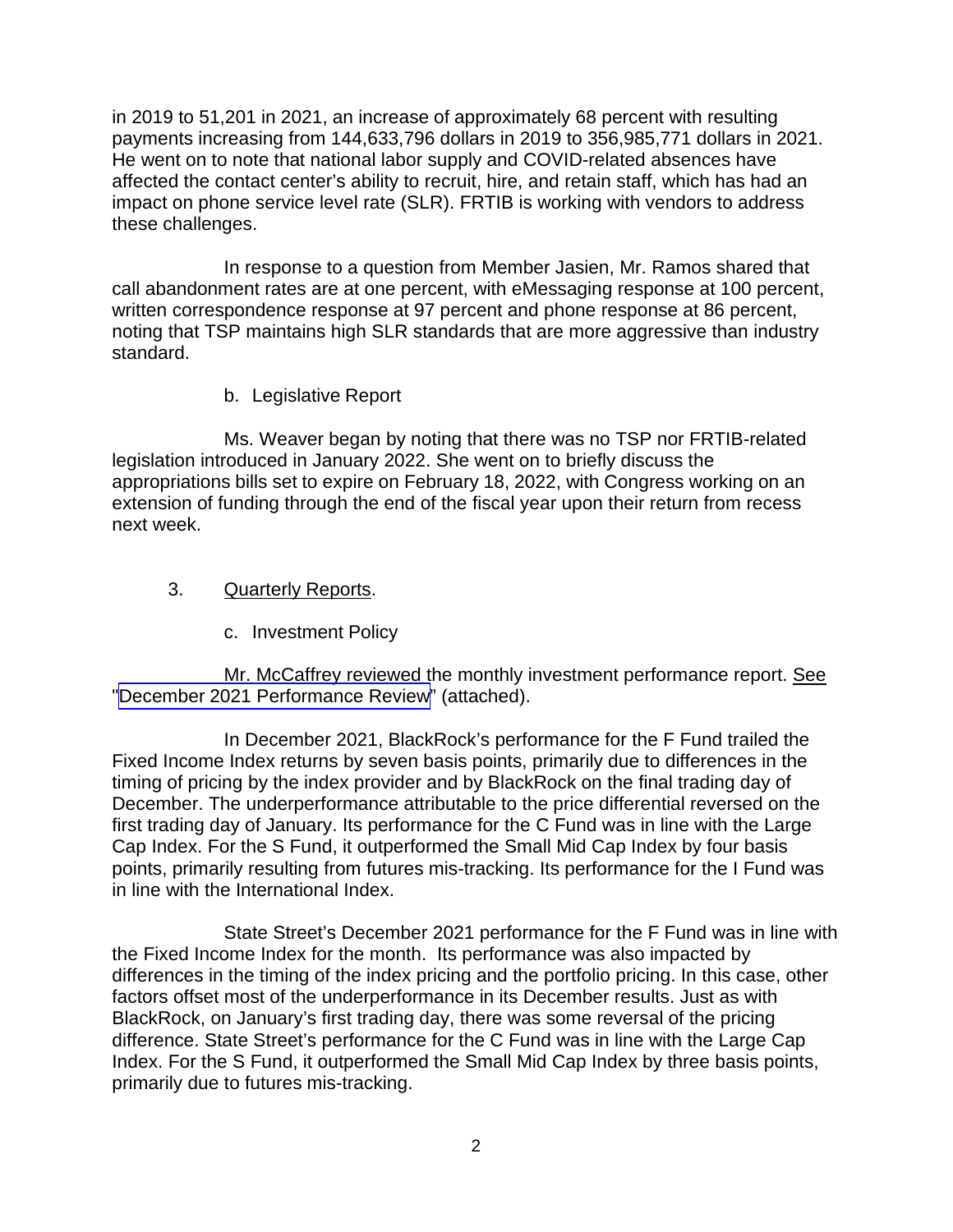Equity markets rallied in December despite both employment growth coming in below estimates and a new coronavirus variant that fueled a surge in cases. The C, S, and I Funds rose, completing a very strong year for equities overall, especially for the C Fund. The Federal Reserve left its target short-term interest rate range unchanged at 0 - 25 basis points, but did acknowledge inflationary pressures, signaling its intent to scale back monetary stimulus in the coming months. Long-term interest rates, however, edged higher in December, contributing to a monthly loss for the F Fund. All the L Funds posted gains in December.

When reviewing BlackRock's full year performance, Mr. McCaffrey noted that for the F Fund, BlackRock's performance was 12 basis points better than the Fixed Income Index returns, primarily resulting from securities lending. Its performance for the C Fund was in line with the Large Cap Index returns. For the S Fund, its performance exceeded the Small Mid Cap Index by 14 basis points, primarily due to securities lending. Its performance for the I Fund was ahead of the International Index by 24 basis points, primarily due to tax advantage. Mr. McCaffrey provided a reminder that beginning later this year, he will report year-to-date performance for both investment managers because calendar year 2022 will be State Street's first full year as an asset manager for the TSP.

For the current month through Friday, January 21, both equities and fixed income prices have gone lower. In equities, the C Fund is down 7.66 percent, and the S Fund has a loss of 12.51 percent. In international markets, the I Fund also has lost 2.99 percent. In fixed income, the F Fund has a loss of 1.70 percent. The G Fund is ahead by 0.09 percent.

During December, participation in the L Funds increased by about 32,000 individuals, driven largely by automatic enrollment of new participants. The growth of participation in the L Funds over the month and over the past year has been well within expectations.

Mr. McCaffrey next discussed interfund transfers (IFT), noting that in December, about two percent of Plan participants chose to do an IFT. This is in keeping with the theme that the vast majority of participants do not execute an IFT in a given month.

Moving on to the quarterly proxy voting and class action settlements report, Mr. McCaffrey explained that it covered the third quarter of calendar year 2021 for both BlackRock and State Street. Audits of BlackRock and State Street's proxy voting conducted by ISS found no exceptions to either asset manager's established guidelines.

For BlackRock, the third quarter began with 67 open claims in class action settlements. Five claims were opened in the C Fund and 13 claims were opened in the S Fund. Overall, 12 claims were settled for a total of 1,057,433 dollars. Three claims were settled in the C Fund for 530,284 dollars and eight claims were settled in the S Fund for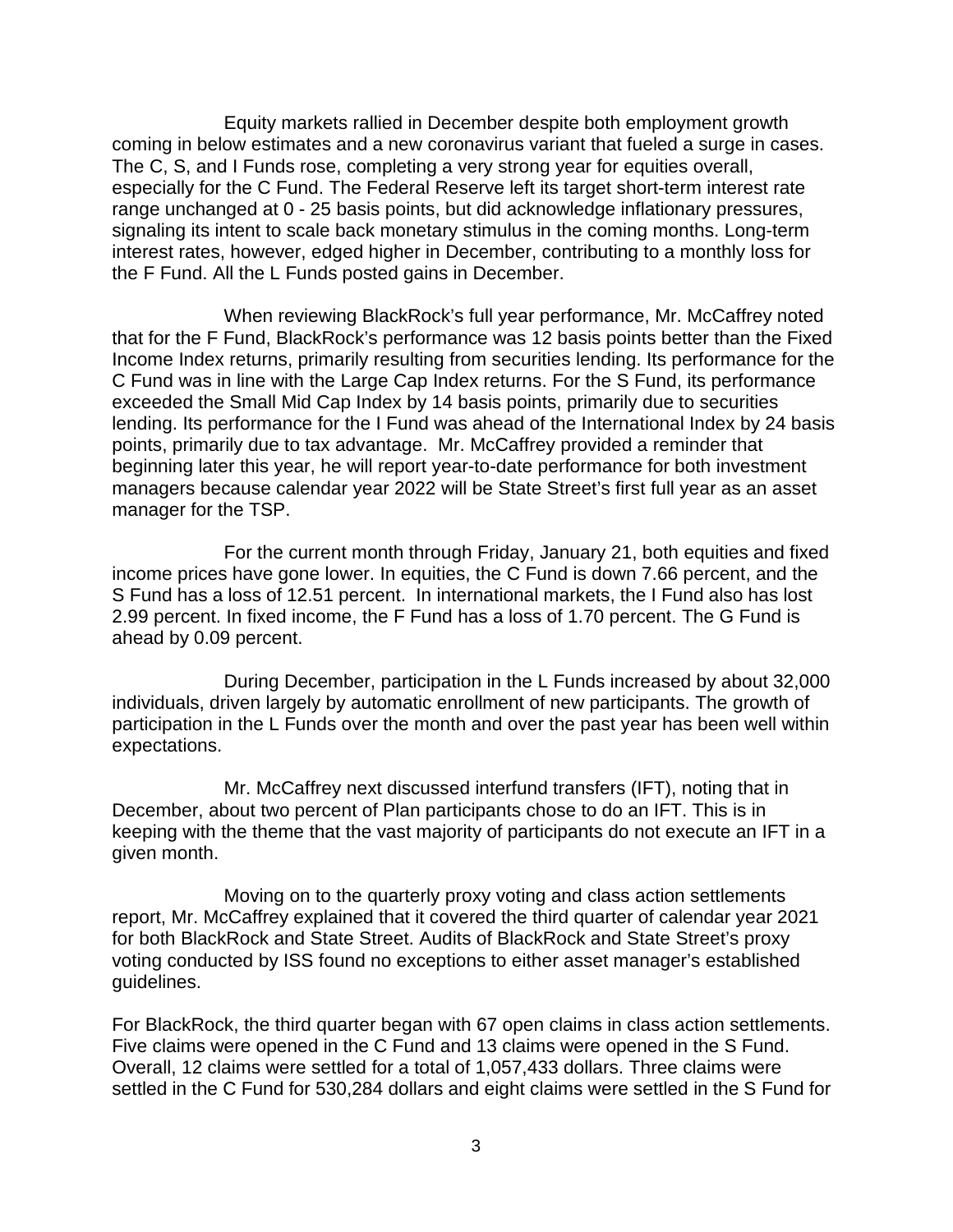a total of 522,496 dollars. One claim was settled in the I Fund for 4,432 dollars. Residual payments from two closed S Fund claims yielded an additional 221 dollars. Because of administrator action, one claim was closed in the C Fund and four claims were closed in the S Fund, bringing total closed claims to 17. Sixty-eight claims remained open across the four Funds at the end of the quarter.

For State Street, there was no securities litigation activity reported for the quarter.

Acting Chairperson Jones entertained a motion to continue the current policies for the G, F, C, S, and I Funds. The following motion was made, seconded, and adopted without objection:

> MOTION: That the current investment policies for the G, F, C, S, and I Funds are affirmed without change.

d. Audit Status

Mr. Deo and Ms. Crowder reviewed the audit and security remediation status. See ["Audit – Remediation](https://www.frtib.gov/pdf/minutes/2022/Jan/MM-2022Jan-Att3.pdf) Status January 2022" (attached). Ms. Crowder began by reviewing recent trends in the Agency's external audits, noting a high of 20 external audits in fiscal year 2019 and a low of seven in fiscal year 2020. There are nine external audits in fiscal year 2022. As of the end of the first quarter, two have been completed, four are in progress, and three have not yet started.

Mr. Deo began his review of Agency remediation efforts by noting the Agency reorganization that resulting from the merger of the Office of Enterprise Risk Management with the Office of Enterprise Planning to form the new Office of Planning and Risk, and placement of the audit group in the Office of the Chief Financial Officer. He reported that the Agency met its audit closure goal of 29 for fiscal year 2022 by completing 30 closures in the first quarter. While 90 audit recommendations across fiscal years 2013 to 2021 remain open, Mr. Deo noted that the Agency focus is to prioritize closing audits based on risk ranking as opposed to age.

e. Budget Review

Ms. Crowder provided the quarterly budget update. See ["FY 2022 1st](https://www.frtib.gov/pdf/minutes/2022/Jan/MM-2022Jan-Att4.pdf) [Quarter Budget Review"](https://www.frtib.gov/pdf/minutes/2022/Jan/MM-2022Jan-Att4.pdf) (attached). The Agency budget for FY 2022 is 496.8 million dollars. First quarter spending analysis shows the Agency is behind in budget projections by allocating 78 percent of the budget relative to the Q1 spend plan. First quarter execution was 45 percent of the total budget, the bulk of which was spent in support of current, and the transition to future, recordkeeping operations.

4. Annual Expense Ratio.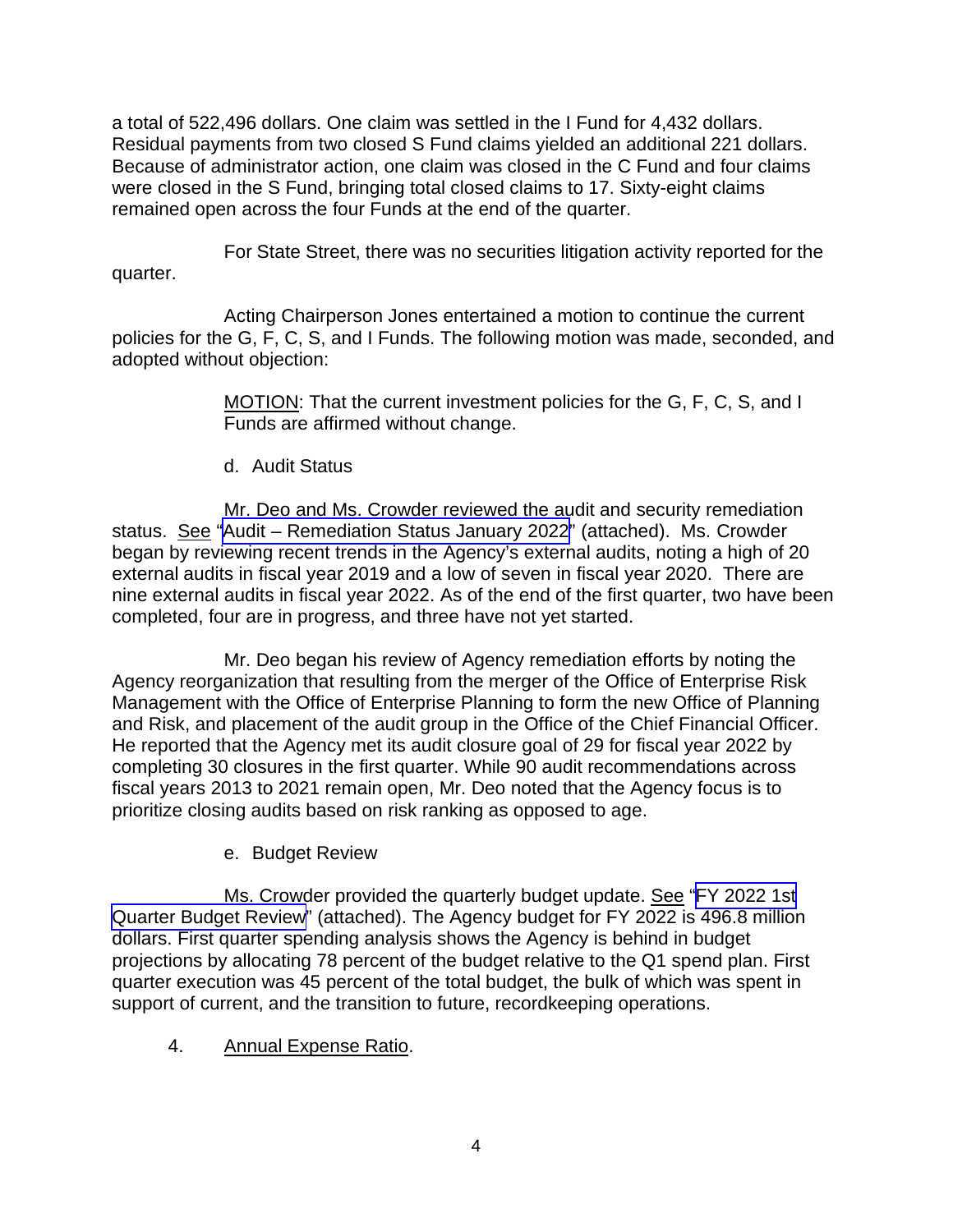Ms. Crowder presented the annual review of TSP administrative expenses for 2021. See ["2021 TSP Annual Expenses"](https://www.frtib.gov/pdf/minutes/2022/Jan/MM-2022Jan-Att5.pdf) (attached). Ms. Crowder began by highlighting the December 31, 2021 TSP plan balance of 812 billion dollars. Ms. Crowder noted that Administrative expenses are spread across the calendar year. The 2021 average net assets for the plan were 763 billion dollars, a 21 percent increase from the previous year. Administrative expenses for 2021 increased by 30 million dollars to 401 million dollars, in line with budget projections. Total forfeitures and loan fees collected in 2021 offset the Agency's gross administrative expenses by 74 million dollars resulting in an overall increase in net administrative expenses of 19 million dollars, or 327 million dollars in total net administrative expenses. The TSP, thanks to both prudent expenditures and increasing assets, had a net expense ratio of 4.3 basis points for 2021. TSP ended 2021 with a positive net cash flow of 8 billion dollars.

In response to a question from Member Jasien on the expense ratio forecast for 2022, Ms. Crowder noted that the gross expense ratio forecast is 6.2 basis points.

## 5. Financial Systems Modernization (FSM) Update.

Ms. Crowder and Ms. Khatrina Higgs, Financial Systems Modernization Program Manager, provided an update on the financial systems modernization effort. See "[Financial Systems Modernization \(FSM\) Update](https://www.frtib.gov/pdf/minutes/2022/Jan/MM-2022Jan-Att6.pdf)" (attached). On January 14, 2022, the Agency launched its new integrated financial, acquisition, and travel systems. This modernization effort was a 15-month digital transformation away from the Agency's custom legacy IT systems to the use of modern, commercial-off-the-shelf (COTS) solutions. The new financial systems are hosted via shared service provider, the Department of the Interior's Interior Business Center (IBC). The new system consists of Oracle Federal Financial for budget and accounting, PRISM for acquisitions, and E2 for automated travel booking and reimbursements. These new solutions automate processes, which reduce errors and delays and provide data transparency.

## 6. Converge Update.

Mr. Tanner Nohe, Converge Program Manager, provided an update on Converge. See ["Converge Update for January 2022](https://www.frtib.gov/pdf/minutes/2022/Jan/MM-2022Jan-Att7.pdf)" (attached). Mr. Nohe began by noting that while data testing continues, the most recent iteration is the first time Accenture Federal Services (AFS) is testing with live, non-anonymized data. This comes as a result of the conditional authorization to operate (ATO) issued in December 2021. This round of testing will continue through February 2022. Payroll office readiness efforts are on track, with 20 percent of interconnection security agreements completed and the remaining in progress. Other preparations for launch continue, such as verifying and credentialing authorized users at other federal agencies and finalizing portal training for agencies, which is how agencies will submit employee contribution data in the future.